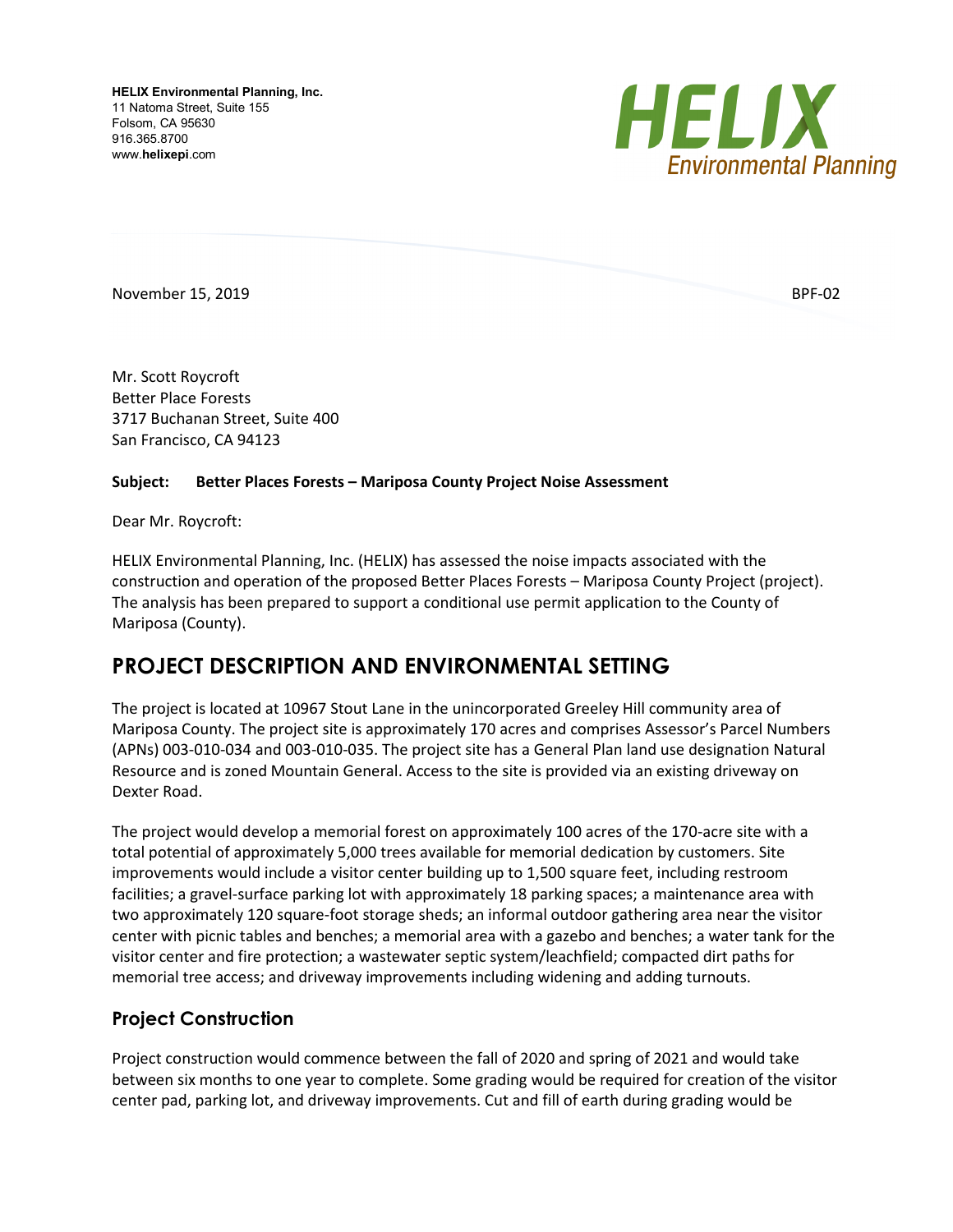Letter to Mr. Scott Roycroft **Page 2 of 6** November 15, 2019

balanced on-site (no import or export of material). The project site is vacant, no demolition would be required.

## **Existing Noise Setting**

The project site is located in the rural community area of Greeley Hill. No ambient noise measurements were conducted; however, noise levels are assumed to be low due to the project site's rural setting and distance from major roadways and airports. Nearby land uses include residences and undeveloped land.

Noise-sensitive land uses (NSLUs) are land uses that may be subject to stress and/or interference from excessive noise, including residences, schools, libraries, or similar facilities where quiet is an important attribute of the environment. Noise receptors are individual locations that may be affected by noise. The closest NSLUs to the project site are three single-family residences west of the project site (approximately 800 feet from the project drive way and 1,000 feet from the proposed visitor center), and one single-family residence northwest of the project site (approximately 1,100 feet from the proposed visitor center).

# **TERMINOLOGY**

All noise level or sound level values presented herein are expressed in terms of decibels (dB), with A-weighting (dBA) to approximate the hearing sensitivity of humans. Time-averaged noise levels are expressed by the symbol  $L_{\text{EQ}}$  and represent a period of one hour unless otherwise specified. The Community Noise Equivalent Level (CNEL) is a 24-hour weighted average, where noise levels during the evening hours of 7:00 p.m. to 10:00 p.m. have an added 5 dBA weighting, and sound levels during the nighttime hours of 10:00 p.m. to 7:00 a.m. have an added 10 dBA weighting.

Because decibels are logarithmic units, sound pressure level (SPL) cannot be added or subtracted through standard arithmetic. Under the decibel scale, a doubling of sound energy corresponds to a 3-dBA increase. In other words, when two identical sources are each producing sound of the same loudness, the resulting sound level at a given distance would be 3 dBA higher than from one source under the same conditions. For example, if one automobile produces an SPL of 70 dB when it passes an observer, two cars passing simultaneously would not produce 140 dBA—rather, they would combine to produce 73 dBA. Under the decibel scale, three sources of equal loudness together produce a sound level 5 dBA louder than one source.

Under controlled conditions in an acoustical laboratory, the trained, healthy human ear is able to discern 1-dBA changes in sound levels, when exposed to steady, single-frequency ("pure-tone") signals in the mid-frequency (1,000 Hz–8,000 Hz) range. In typical noisy environments, changes in noise of 1 to 2 dBA are generally not perceptible. It is widely accepted, however, that people begin to detect sound level increases of 3 dB in typical noisy environments. Further, a 5-dBA increase is generally perceived as a distinctly noticeable increase, and a 10-dBA increase is generally perceived as a doubling of loudness.

To place noise levels measured in dBA in context, typical noise levels for common outdoor and indoor noise sources are shown in Table 1, *Typical Noise Levels*.

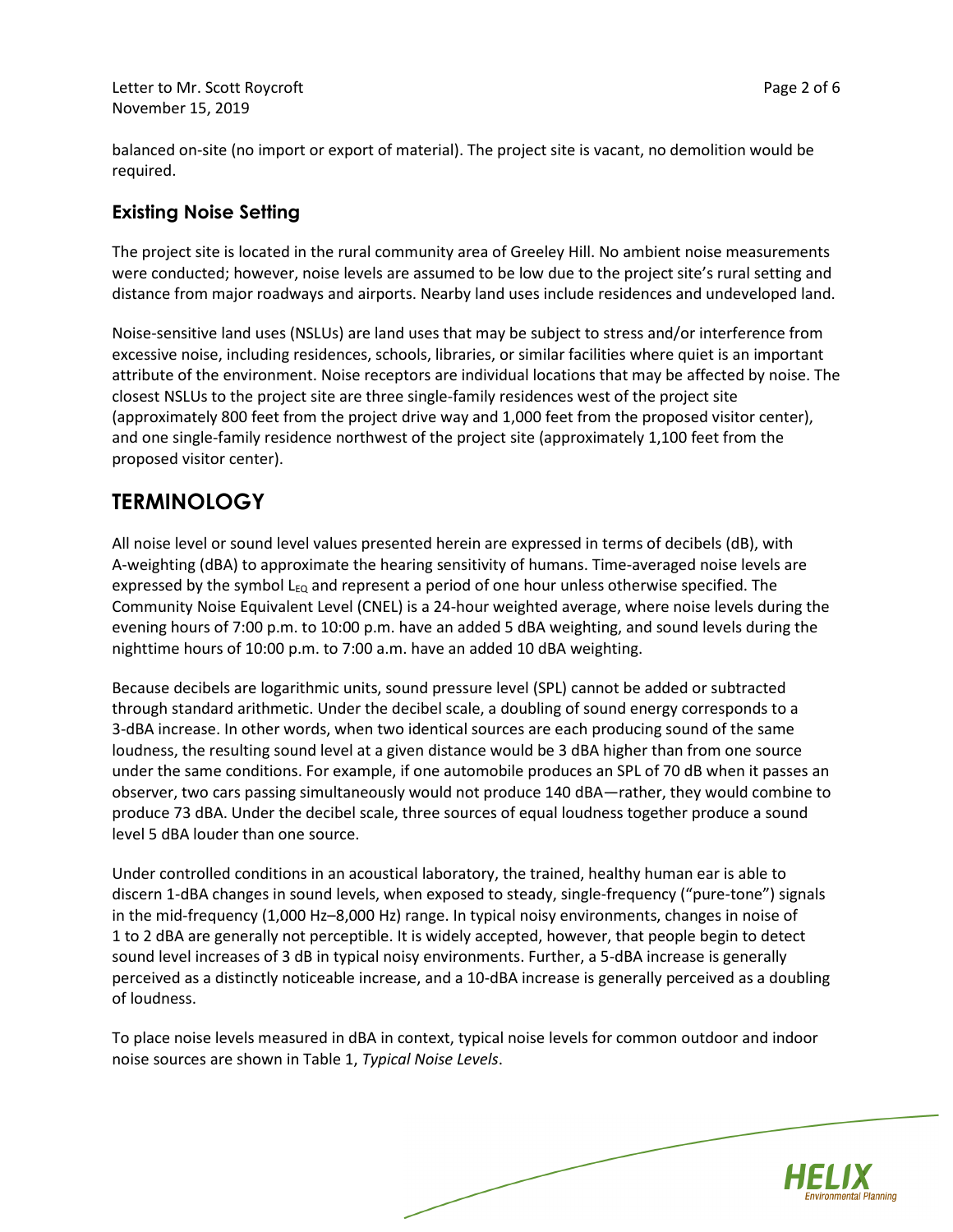| <b>Noise Level</b><br>(dBA) | <b>Common Indoor Noise</b>                  |  |  |
|-----------------------------|---------------------------------------------|--|--|
| 110                         | Rock band                                   |  |  |
|                             |                                             |  |  |
| 100                         |                                             |  |  |
|                             |                                             |  |  |
| 90                          |                                             |  |  |
|                             | Food blender at 3 feet                      |  |  |
| 80                          | Garbage disposal at 3 feet                  |  |  |
|                             |                                             |  |  |
| 70                          | Vacuum cleaner at 10 feet                   |  |  |
|                             | Normal speech at 3 feet                     |  |  |
| 60                          |                                             |  |  |
|                             | Large business office                       |  |  |
| 50                          | Dishwasher in next room                     |  |  |
|                             |                                             |  |  |
| 40                          | Theater, large conference room (background) |  |  |
|                             |                                             |  |  |
| 30                          | Library                                     |  |  |
|                             | Bedroom at night, concert hall (background) |  |  |
| 20                          |                                             |  |  |
|                             | Broadcast/recording studio                  |  |  |
| 10                          |                                             |  |  |
|                             |                                             |  |  |
| $\Omega$                    |                                             |  |  |
|                             |                                             |  |  |

**Table 1 TYPICAL NOISE LEVELS**

Source: Caltrans 2009

# **NOISE MODELING SOFTWARE**

Modeling of construction noise was conducted using the Federal Highway Administration's Roadway Construction Noise Model (RCNM). RCNM utilizes measurements and estimates of sound levels from standard construction equipment (USDOT 2008).

## **REGULATORY FRAMEWORK**

#### **Mariposa County General Plan**

The County General Plan Noise Element contains adopted goals, policies and implementation measures pertaining to noise. The General Plan does not provide specific target noise levels for land uses within the County. However, the Noise Element states that "the rural lifestyle found in Mariposa County results

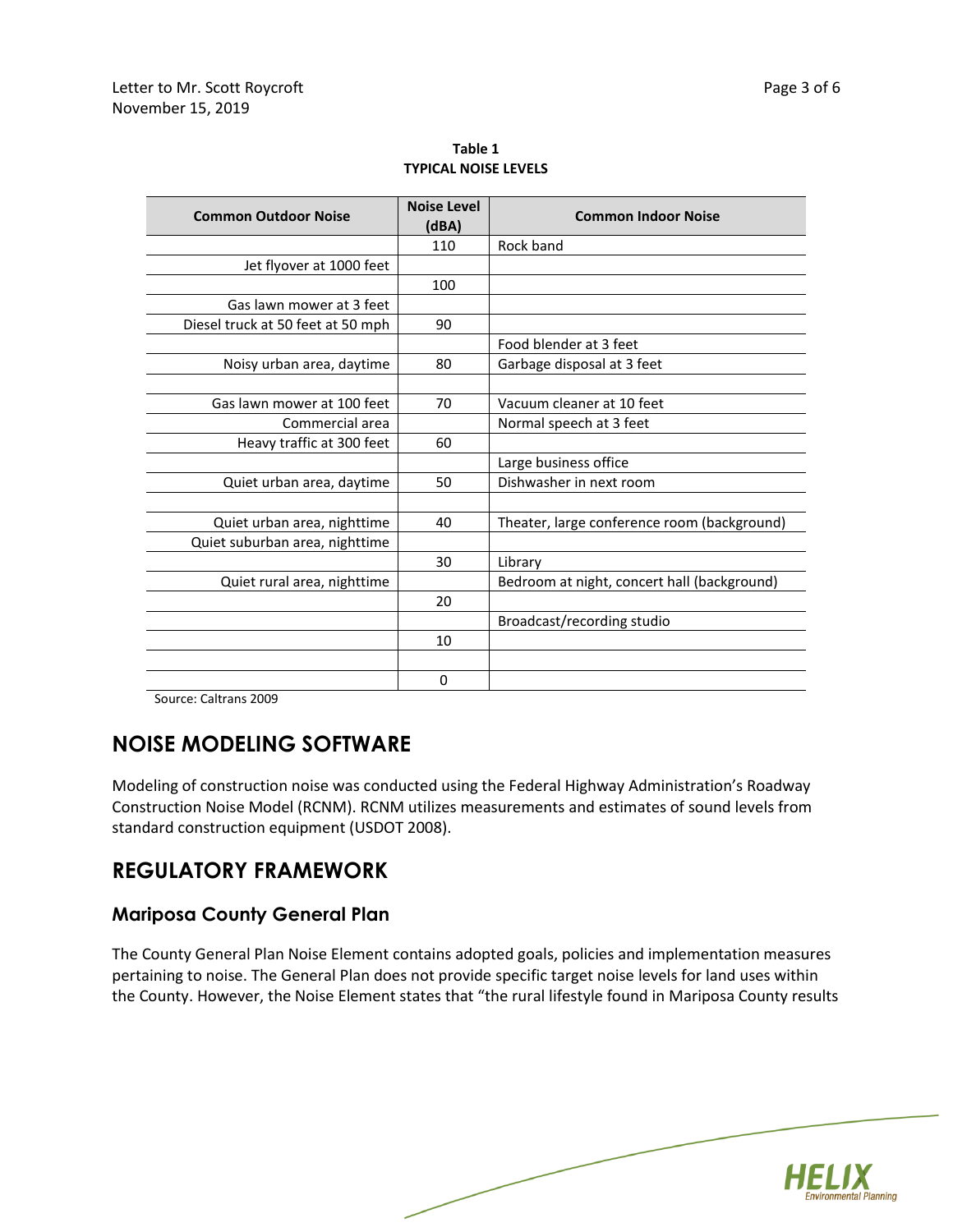Letter to Mr. Scott Roycroft **Page 4 of 6** November 15, 2019

in a noise environment which is typically well below 55 dBA CNEL" (County 2006). The applicable General Plan Noise Element goals, policies and implementation measures are:

Goal 15-1 - Preserve the quality of life in Mariposa County by controlling noise at its source

Implementation Measure 15.1a(2) - County development standards shall require means of controlling noise at its source as opposed to imposing mitigation as the means of offsetting noise impacts.

Goal 15-2 - Protect County residents from the harmful and annoying effects of exposure to excessive noise.

Implementation Measure 15-2b(1) - Where proposed non-residential land uses are likely to produce excessive noise levels at existing or planned noise-sensitive uses, an acoustical analysis shall be required as part of the project review process.

Policy 15-2c: Ensure that new development does not produce noise levels that create an unacceptable noise environment in those existing areas of the County where the noise environment is deemed acceptable, and also in those locations deemed noise sensitive.

#### **Mariposa County Municipal Code**

The County Municipal Code does not provide numerical noise level standards for land uses or noise limits for noise-generating sources within the County.

## **NOISE ANALYSIS**

#### **Construction**

Construction of the project would generate noise from the use of heavy construction equipment for site-preparation and grading. The equipment to be used for project construction had not been determined at the time of this analysis. Based on the construction equipment from the air quality emissions modeling for the project, heavy equipment used for the project construction would include: rubber-tired dozers; excavators; graders; and backhoes (HELIX 2019).

Construction equipment could be used sporadically throughout the project site but would be concentrated primarily in areas requiring substantial improvements (such as the driveway and the visitor center and parking lot). Multiple pieces of construction equipment would be rarely used simultaneously in close proximity to each other. The loudest equipment anticipated to be used in construction of the project would be a grader. Noise from the anticipated construction equipment would range from approximately 77 dBA L<sub>EQ</sub> to 84 dBA L<sub>EQ</sub>, measured at 50 feet (USDOT 2008). Because sound sources near the ground attenuate with distance at a rate of 6 dBA per doubling of distance, at the closest residence location (800 feet from the driveway construction) the noise levels from the anticipated combined use of heavy construction equipment would be approximately 60 dBA  $L_{EQ}$ . Additionally, noise from heavy duty construction equipment at this distance would occur during the site-preparation and grading phases which is anticipated to last a total of approximately nine work days (HELIX 2019). Due to the intermittent nature and short duration of heavy construction equipment use, and due to the distance

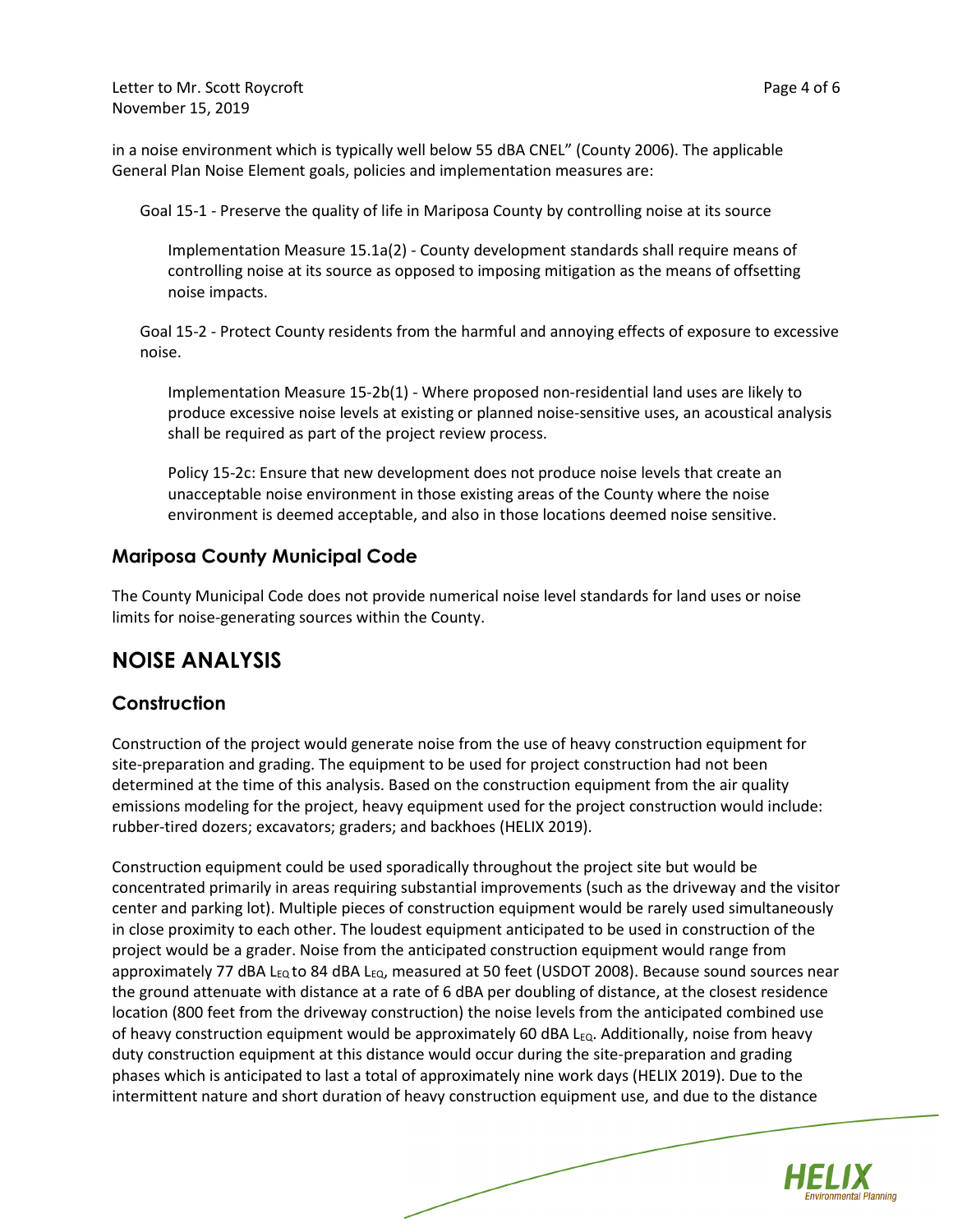Letter to Mr. Scott Roycroft **Page 5 of 6** November 15, 2019

between the anticipated construction activity and the nearest residences, construction of the project would not result in a substantial temporary increase in ambient noise levels.

## **Operation**

Long-term operation of the project would result in new and changed sources of noise in the community from customers visiting the project, maintenance activities, and the visitor center's heating, ventilation, and air conditioning (HVAC) system. Due to small size of the visitor center (1,500 square feet), the limited landscaped areas, and the distance from the visitor center to the nearest residences (approximately 1,000 feet), on-site noise sources from long-term operation of the project would not result in a substantial increase in ambient noise measured at the nearest residence.

Employees and visitors would contribute to traffic noise in the area. According to the project trip generation analysis, the peak hourly trips associated with the project would occur on Sundays on Dexter Road. During the Sunday peak hour, the project would contribute approximately 24 trips to the existing 48 trips on Dexter Road (Kimley-Horn 2019). The project contribution to traffic would consist primarily of cars and light trucks. A noticeable increase in traffic noise of 3 dBA would require a doubling of the traffic noise source (the traffic volume). Because the project would not double the peak hourly traffic on Dexter Road, the project would not result in a substantial or noticeable increase in traffic noise.

#### **Vibration**

Heavy construction equipment, particularly equipment such as large vibratory rollers and pile drivers, can be a source of vibrations which could affect vibration-sensitive land uses within 100 feet of construction activity. The use of large vibratory rollers and pile drivers is not anticipated to be required for construction of the project. Furthermore, heavy construction equipment would be used approximately 800 feet or more from the nearest residences. The project does not propose operational uses that would generate groundborne vibration. Therefore, the project would not result in the generation of groundborne vibration levels which would affect nearby residents or structures.

# **CONCLUSION**

The County does not provide numerical thresholds for noise. The project would generate some noise during construction and operation; however, construction noise levels were modeled at approximately 60 dBA L<sub>EQ</sub> (one hour) at the nearest residences and would be intermittent and short-term in nature. Operational noise would be very low due to the distance between project components and residences, and traffic noise levels would not generate noticeable increase above existing conditions. Furthermore, the project would not generate significant groundborne vibration.

Sincerely,

Martin D. Rolp

Martin Rolph Noise Specialist

**Attachments:** Attachment A, RCNM Output

Joanne M. Dramko, AICP Senior Noise Specialist

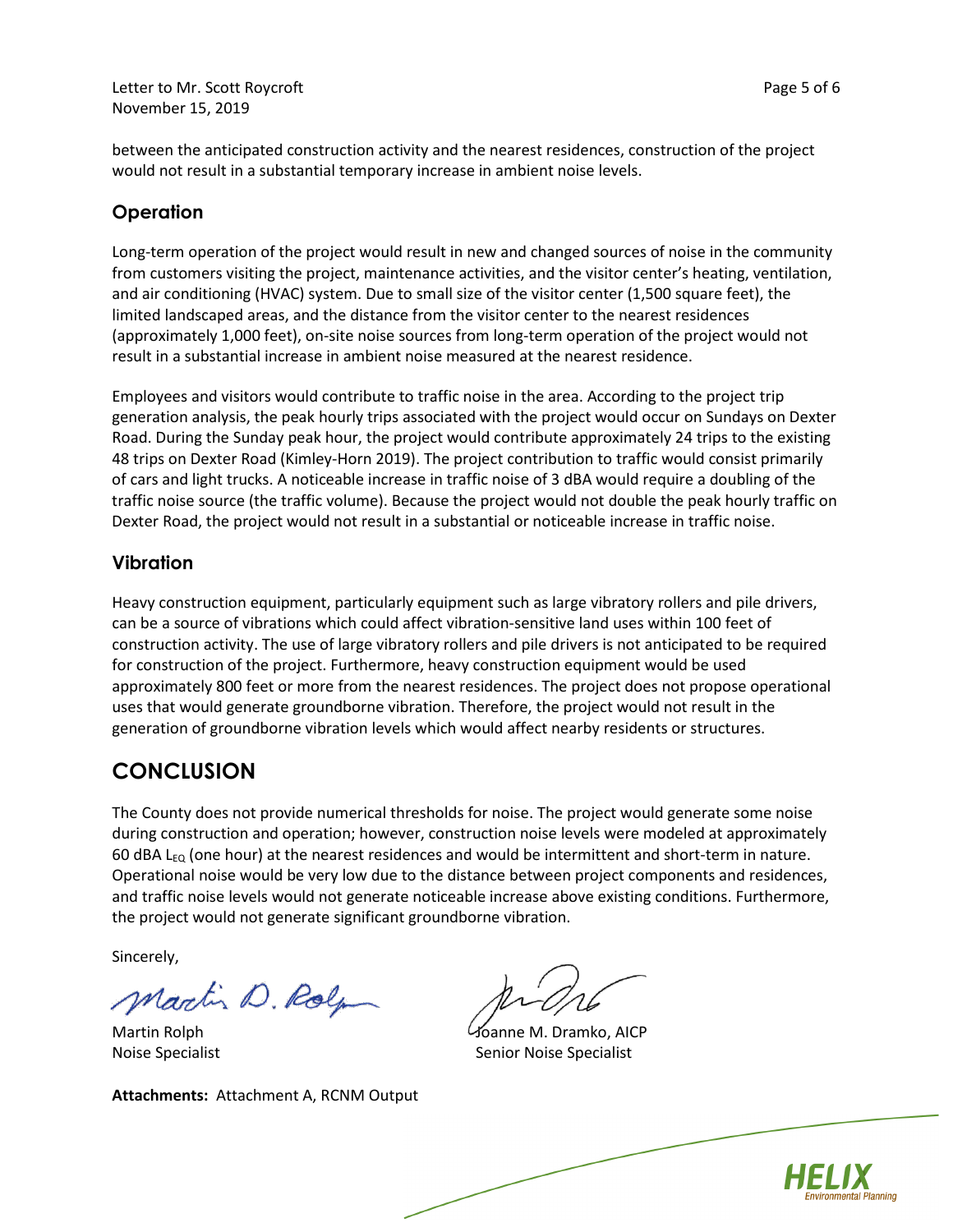# **REFERENCES**

California Department of Transportation (Caltrans). 2009. Technical Noise Supplement.

- County of Mariposa (County). 2006. General Plan Volume I Countywide General Plan. Adopted December 18. Available at[: https://www.mariposacounty.org/1142/Volume-I---Mariposa-](https://www.mariposacounty.org/1142/Volume-I---Mariposa-County-Wide-General-)[County-Wide-General-.](https://www.mariposacounty.org/1142/Volume-I---Mariposa-County-Wide-General-)
- HELIX Environmental Planning. 2019. Better Places Forests Mariposa County Project Air Quality and Greenhouse Gas Emissions Assessment.

Kimley-Horn. 2019. Better Place Forests Trip Generation Memo – Mariposa County. October 30.

U.S. Department of Transportation (USDOT) Federal Highway Administration (FHWA). 2008. Roadway Construction Noise Model (RCNM) Version 1.1. Available at: [https://www.fhwa.dot.gov/environment/noise/construction\\_noise/rcnm/.](https://www.fhwa.dot.gov/environment/noise/construction_noise/rcnm/)

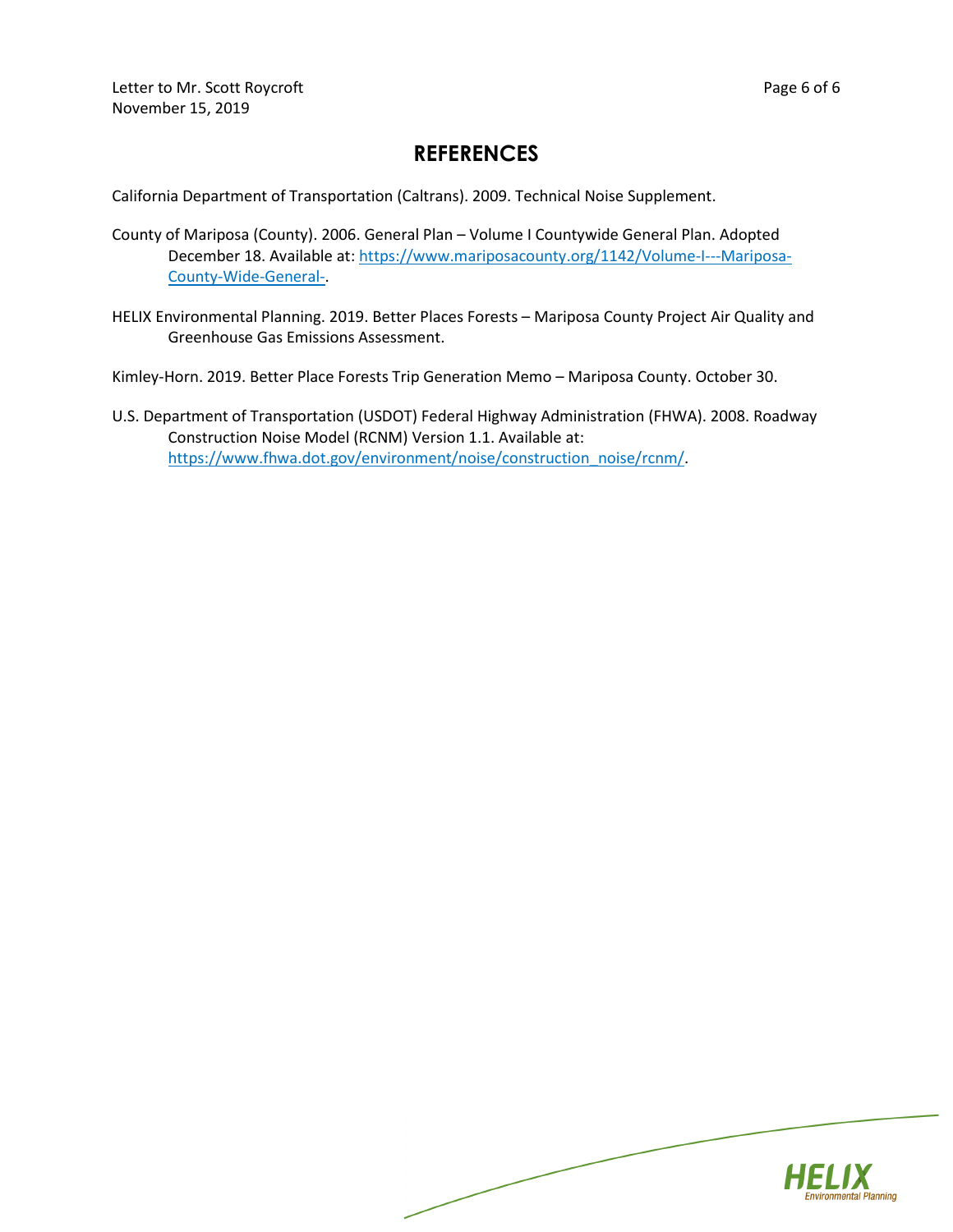# Attachment A

RCNM Output